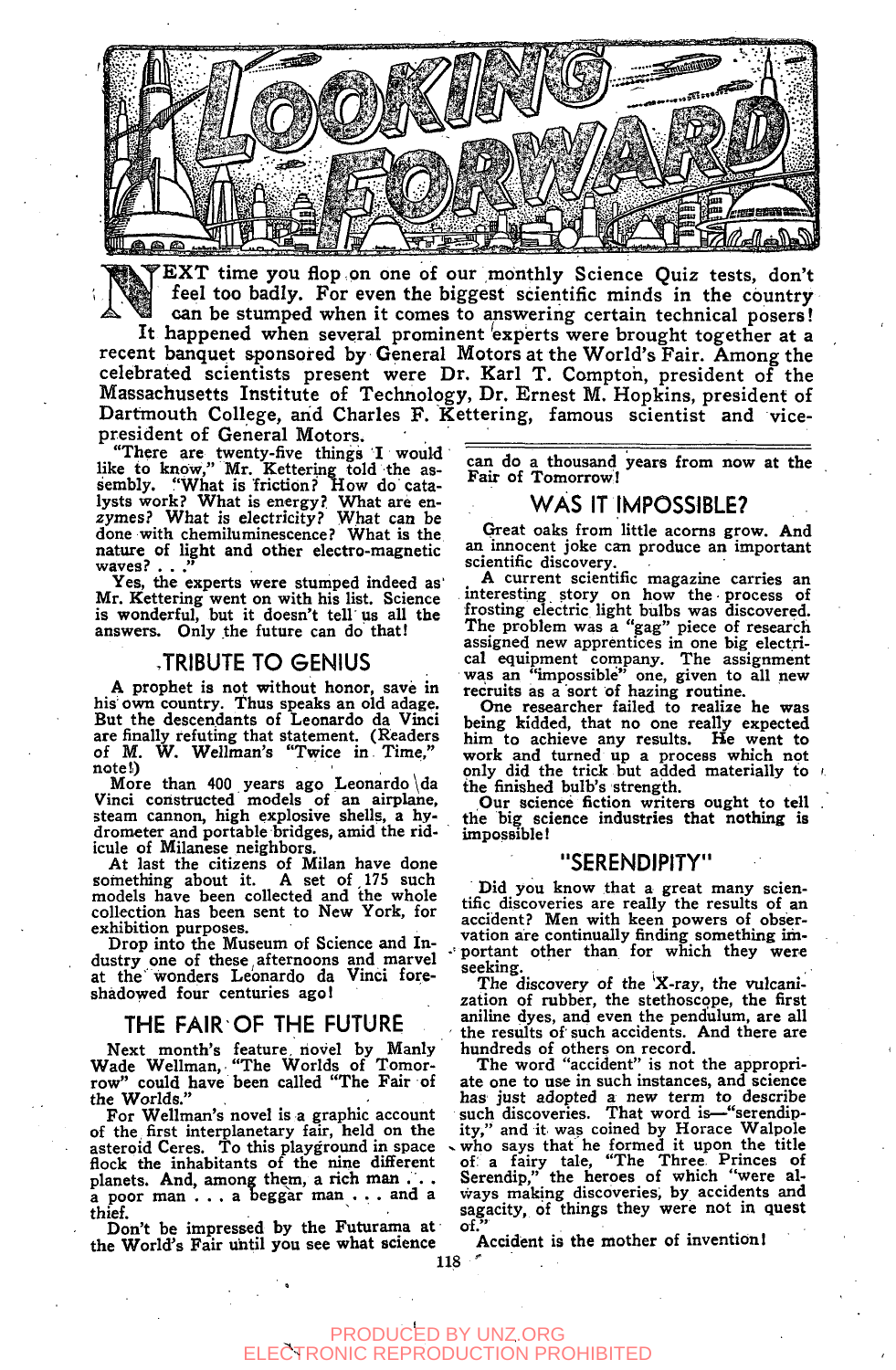### MERCURY-BOUND!

**, Follow the startling chronicle of the men who map the skies!** 

**Next month's issue of THRILLING WONDE R STORIES brings you "Via Mercury," the first in the new series by Gordon A. Giles featuring the exploits of Mercury Expedition Number 1.** 

Ten men rocket off from Earth on this **hazardous journey. Captain Atwell's main hope is to keep his heroic band intact—to return to Earth without a single fatality. Which of the ten men will have to sacrifice**  `their lives in the venture? Five men found **graves on Mars, four on Venus. How many of these men on Mercury will have to make the supreme sacrifice? Perhaps the answer will surprise you.** 

**Incidentally, you ha-i better reserve your next three issues of T.W.S. right now. For so great is the suspense in Giles' latest series that we have determined to schedule his trio of yams in consecutive order.** 

**As a special feature in connection with this popular series, Artist Wesso has prepared a series of ten portraits depicting each of the characters in the crew of Mercury Expedition No. 1.** *They'll* **be seeing yoa next month!** 

#### THIS MONTH'S COVER

**That's a fine, eye-arresting cover we have gracing this month's issue of T.W.S. The k d responsible for the visual feast is E. K. Bergey—and. we're proud of him!** 

**The cover, of course, is based on Oscar J. Friend's story, "The Stolen Spectrum," and illustrates a phenomenon in atomic transmutation. When Mr. Bergey read the story he was all for the invention described liy Friend. Being a resident of Philadelphia, Bergey thought it would be fun to step on a platform in his home and broadcast himself to our offices in New York, all in the**  twinkling of an eyewink.

**Yes, it certainly would be convenient. But then, he'd rather spend the time consumed commuting by reading the latest issue of T.W.S., his favorite magazine!** 

### AMATEUR STORY CONTEST

**Everyone's been participating in our amateur story contest! Have you sent us your first scientifiction story yet? Write up that pet interplanetary or time-traveling theme you've been hoarding all these years before some other author scoops your idea. Type it up, double-spaced, and send it to AMA-TEU R WRITERS ' EDITOR, THRILL-ING WONDER STORIES, 22 W. 48th** St., New York City. Enclose a stamped, **self-addressed envelope for the return of your manuscript if unavailable.** 

**If your story is a fairly good one, we will be glad to publish it in 'T.W.S. Prize stories are purchased at the same rates paid our regular staff contributors. '** 

#### JOIN THE LEAGUE

**Have you joined our SCIENCE FIC-TION LEAGUE? It's an active, national organization composed of the world's most enthusiastic followers of science fiction and it fosters that intangible bond between**  **all scientifiction readers. Just fill out the blank provided on this page.** 

**To obtain a FREE certificate of membership, tear off the namestrip of the cover of this magazine, so that the date and the title of the magazine show, and send it to SCIENCE FICTION LEAGUE, 22 W. 48th St., New York City, N.Y., enclosing a stamped, self-addressed envelope.** 

**And readers — write the editor of THRILLING WONDER STORIES a regular monthly letter. Tell us which stories you liked best, which are your favorite features and artists. Your suggestions and criticisms have made T.W.S.'scientifiction's leading magazine. Help us maintain that leadership.—THE EDITOR.** 

## OHIO FANTASY ASSOCIATION

Joseph M. Lewandowski, Jr., of 17 River-<br>view Road, Brecksville, Ohio, informs us that<br>he is interested in organizing a Chapter in<br>his community. All readers of THRILLING<br>WONDER STORIES, STARTLING STORIES,<br>and CAPTAIN FUTU **interested In Joining.** 

#### BROOKLYN CHAPTER

All Brooklyn, N. Y. fantasy followers are<br>urged to contact Mr. John J. Ricci, 2095 At-<br>lantic Ave., Brooklyn, N. Y., regarding for-<br>mation of a SFL Chapter in his borough.<br>Plans for an early meeting are under way.

#### HARTFORD. CONN.. CHAPTER

Paul H. Spencer, Director of the Hartford Science Fiction League, asks that all fantasy followers residing in or near Hartford, Conn., contact him regarding membership in this chapter. Mr. Spencer may be reached at his hom

#### BOSTON CHAPTER

All scientifiction fans residing in and<br>around Boston, Mass., interested in forming a Chapter of the SFL are urged to get in touch<br>with Mr. Philip W. Faden, 303 Fairmount<br>Ave., Hyde Park, Mass.

More Club News—and a List of New Members—Next Month!

18886*0aa0a*888888888888888

|                                                                          | SCIENCE FICTION LEAGUE.<br>22 W. 48th St., New York, N. Y.                                                                                                                                                                                                                                                                    |  |
|--------------------------------------------------------------------------|-------------------------------------------------------------------------------------------------------------------------------------------------------------------------------------------------------------------------------------------------------------------------------------------------------------------------------|--|
|                                                                          | I wish to apply for membership in the<br>SCIENCE FICTION LEAGUE. I pledge<br>myself to abide by all rules and regula-<br>tions.                                                                                                                                                                                               |  |
|                                                                          | Name<br>(Print Legibly)                                                                                                                                                                                                                                                                                                       |  |
|                                                                          | Address                                                                                                                                                                                                                                                                                                                       |  |
| notado a casa de a concelerado da casa da casa a casa da casa da casa da | State<br>City<br>I am enclosing a stamped, self-ad-<br>dressed envelope and the name-strip<br>from the cover of this magazine (tear off<br>name-strip so that the name THRILLING<br>WONDER STORIES and the date can be<br>seen). You will send me my member-<br>ship certificate and a list of rules<br>promptly.<br>$9 - 40$ |  |
|                                                                          | Use Small Denomination U. S. Stamps Only.                                                                                                                                                                                                                                                                                     |  |

#### PRODUCED BY UNZ.ORG ELECTRONIC REPRODUCTION PROHIBITED